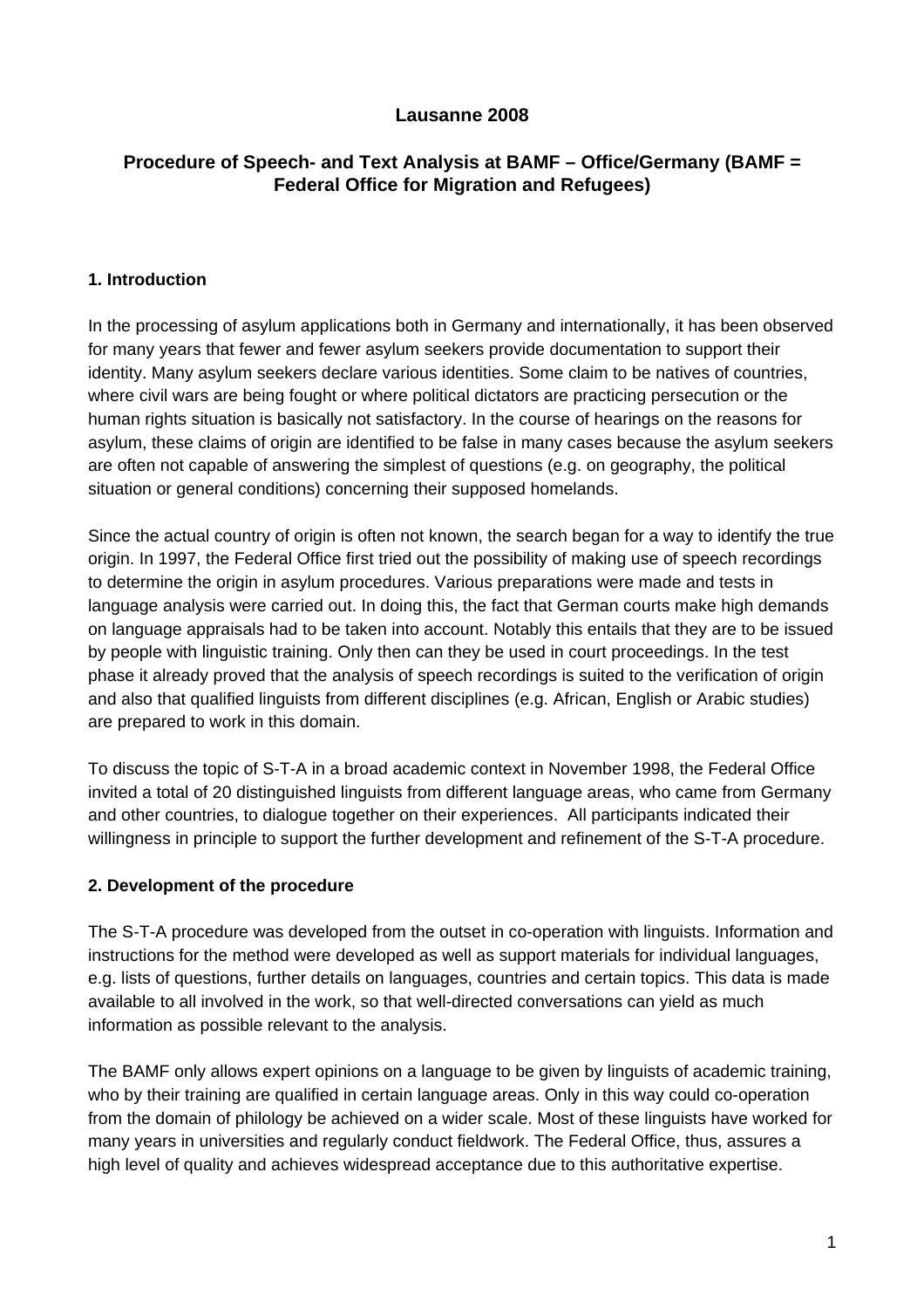For the most part, courts of law also confirm that, especially because of this quality, expert reports produced are legally relevant and that this method in principle offers a permissible and appropriate possibility for resolving cases.

This approach, allowing analyses to be carried out by linguists, also represents an essential criterion given in recommendations of the Language and National Origin Group. In the 'Guidelines for the Use of Language Analysis in Relation to Questions of National Origin in Refugee Cases' (June 2004), this international group of linguists summarized its views.

# **3. Acquiring Experts, Qualifications and Anonymity**

- At the outset with the S-T-A procedure in 1998, linguistic experts could be informed about its content and also be attracted to actively participate through various contacts with universities, institutes, etc. This co-operation has been expanded, so that today altogether 82 experts are available for 80 languages from 70 countries.
- The experts are of different nationalities. All have a linguistic-philological academic education in their respective field of speciality (e.g. African, English or Arabic studies). Most are working full-time as academics in universities. They thus have many years of experience and a great number regularly conduct field studies.
- The presentation of certificates and relevant documents vouches for the required qualifications. The joint work is regulated by contract, whereby the consultant expert is bound to perform all tasks in person, thoroughly, confidentially and objectively without divulging any information to a third party. The experts work on a free-lance basis and are not directly employed by the BAMF.
- The reports are forwarded anonymously, although the profile of each expert's qualifications and a coded ID are attached. This statement is an indication of the competence and aptitude necessary to issue an expert opinion on language.

# **4. Procedure adopted at the Federal Office:**

- Within the Federal Office, so-called asylum officials currently working in 21 branches are responsible for the processing of asylum applications
- The asylum official may identify during the hearing on the grounds for asylum, that the applicant has little or no knowledge of the supposed land of origin. The interpreter (who is possibly from that land) may also give an appropriate indication or confirm doubts raised about the claimed origin.
- The asylum official then decides, whether an interview for an S-T-A is to be held. A condition for this is that an expert is available for the language chosen by the applicant. Currently, expert opinions can be given for approx. 80 languages.
- Before the start of the interview, the case is discussed with the interpreter. Here, the questions that should be asked during the interview and the topics that are particularly suited to gathering information relevant to the analysis are clarified. Extensive lists on countries, places, languages and religions are made available.
- Firstly, the person to be tested will be informed of the procedure. If the applicant refuses to co-operate, then an interview cannot be conducted or has to be abandoned. In such a case, an expert opinion can obviously not be given. The applicant will nonetheless be informed that his lack of co-operation makes it difficult to resolve his case. This conduct,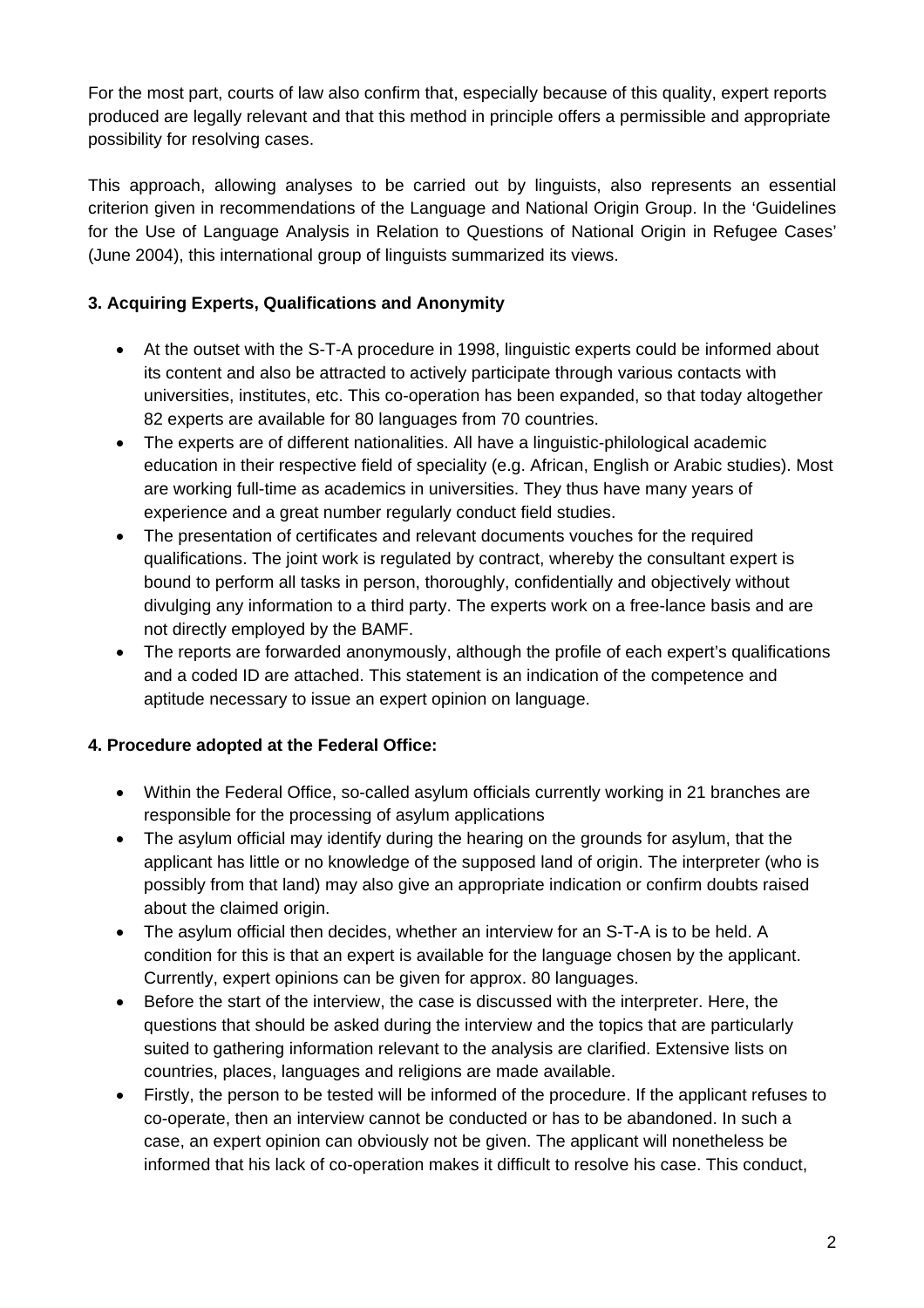seen as part of the proceedings as a whole, is to be assessed and taken into account for the decision on the asylum application.

- The asylum official tries to create a congenial atmosphere, so that the interpreter can conduct the interview/dialogue in the context of an informal conversation. The official is kept informed of the course of the conversation, in order to suggest further conversation topics as needed. The interpreter can introduce other subjects and ask questions independently, if this turns out to be necessary during the interview. Questions particularly suited to an analysis are about the claimed country or place of origin (e.g. on geography, politics, media, means of transport) and about family and life-style (customs and traditions, school, profession, foods, etc.)
- Questions on the grounds for seeking asylum are not asked for reasons of protection of privacy. It is also not permitted to record personal details about the applicant (anonymity/privacy).
- The applicant should speak as much as possible in the form of speech he would normally use in his homeland and in private.
- Attempts are often made to disguise the way of speaking (commonly found in Arabic recordings). Many applicants also claim not to be able to speak any local languages. Thus, interviews with Africans are, for example, often conducted using English or French as the general *lingua franca*. If possible, recordings of different languages of the applicant are made.
- The aim is to obtain extracts of fluent speech, which are as long as possible and contain country-specific vocabulary from the applicant. To provide sufficient data material, the recording should contain at least 20-30 minutes of pure speaking time of the applicant.
- In some cases (e.g. Albanian, Armenian, Arabic, Russian and Chechen), trial readings are also additionally recorded or the subject is required to produce brief handwriting samples.
- The administration then sends the recordings to an expert with the request to verify whether the linguistic origin can be determined. The consultant analyses the conversation and delivers an expert opinion on the linguistic origin of the applicant according to international academic standards.
- To add to this the expert also assesses whether the interpreter is sufficiently competent to carry out such interviews. Future interpreter assignments are given on the basis of these assessments.
- Should the applicant have made recordings in different languages, then several experts can be commissioned to do analyses, where there is sufficient data material.
- The report is checked by the administration for plausibility and formal correctness. In the interest of quality assurance, primary assessments may be checked or second opinions commissioned to crosscheck.
- The subject being tested does not have the right to demand a second opinion. He may, however, express his doubts about the results of an assessment during court proceedings. The court then decides whether the linguist consulted should be heard as an expert witness.
- The expert can only produce an assessment, if a speech sample of sufficient quality and with sufficient language content is available
- The report delivered is uniformly structured and its content consists of details on:
	- o content of conversation,
	- o phonology (sound characteristics),
	- o morphology (word formation),
	- o syntax (sentence structure),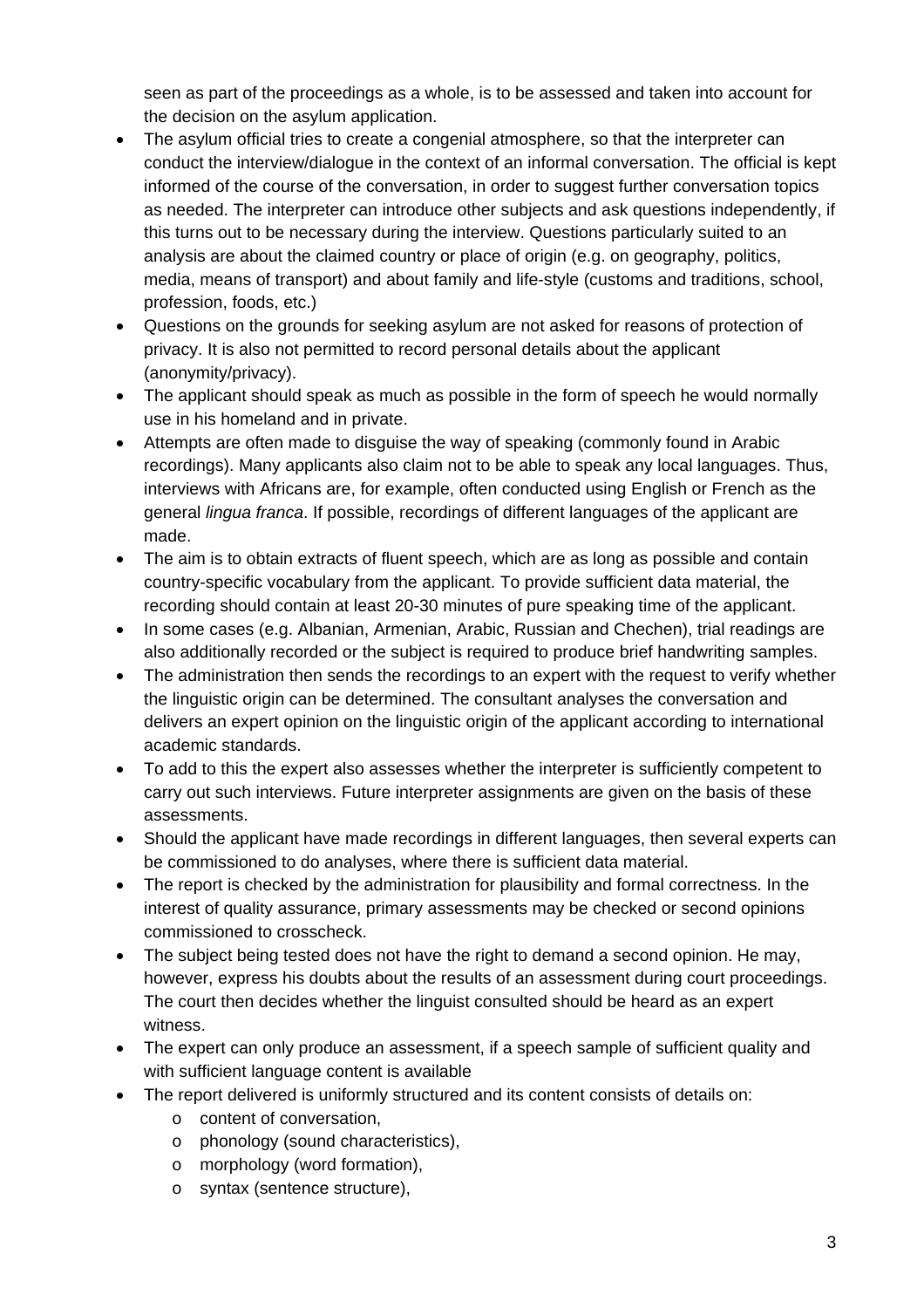- o lexicon (vocabulary),
- o socio-cultural references to the statements of the subject (not essential),
- o summary
- The assessment provides a result for the origin of the subject from the point of view of country or region of socialisation. Conclusions on his nationality are not (and indeed cannot be) reached.
- The analysis can yield a clear result, reliably identifying a land or region. It may, however, produce a classification on a qualitative scale with ratings for degrees of probability: high, relatively high and 'to some extent'. The result can also consist of several countries named together. In some cases it is not possible to specify the origin (e.g. speech recording too short).
- The assessment report is forwarded to the responsible asylum official. When deciding on the outcome of the application for asylum, he must take into consideration not only the declared grounds for seeking asylum but also the result of this assessment.

#### **5. Procedure when assisting other authorities** (procedural changes only)

- Language analyses are also carried out to administratively assist other inland authorities. Assessments are not performed for private individuals.
- The interview is conducted by the BAMF and the report forwarded to the authority requesting it.

#### **6. Procedure for assessments for partner authorities abroad**

- The interviews are conducted abroad and sent to the BAMF.
- The assessment is carried out as described above and sent back.
- Reports for an assessment of either English or French as a language can also be issued in that language.
- If required, details of the qualifications of the (anonymous) expert can be provided.
- Payment is effected according to international practices and includes shipping costs.

# **7. Conclusion and statistics**

The method has established itself, proved useful and in the meantime has gained widespread acceptance. Through close co-operation with the domain of linguistics, the procedure involved is continuously improved and refined. The assessments of language provide the Federal Office and its partners with an additional aid to decision-making and, thus, effectively increase the quality of the verdicts.

# **Statistics for 2007**

In 2007 there were requests for a total of 916 cases.

The division between internal / external requests was as follows:

- BAMF 565
- external 351 (247 inland external and 104 external from abroad)